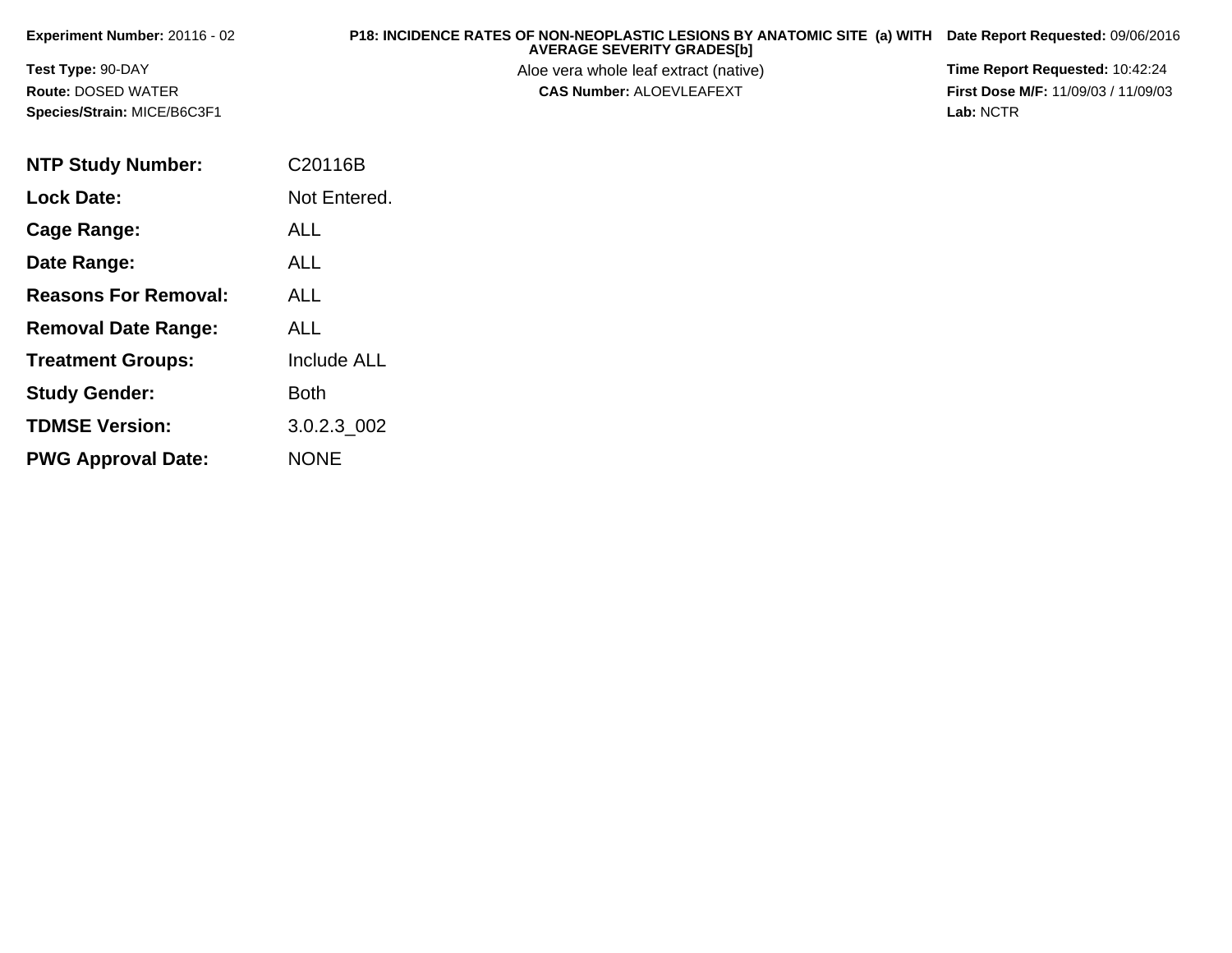| Experiment Number: 20116 - 02                                                |                | <b>AVERAGE SEVERITY GRADES[b]</b>     | P18: INCIDENCE RATES OF NON-NEOPLASTIC LESIONS BY ANATOMIC SITE (a) WITH Date Report Requested: 09/06/2016 |               |                                     |
|------------------------------------------------------------------------------|----------------|---------------------------------------|------------------------------------------------------------------------------------------------------------|---------------|-------------------------------------|
| Test Type: 90-DAY                                                            |                | Aloe vera whole leaf extract (native) | Time Report Requested: 10:42:24                                                                            |               |                                     |
| Route: DOSED WATER                                                           |                |                                       | <b>CAS Number: ALOEVLEAFEXT</b>                                                                            |               | First Dose M/F: 11/09/03 / 11/09/03 |
| Species/Strain: MICE/B6C3F1                                                  |                |                                       |                                                                                                            | Lab: NCTR     |                                     |
| <b>B6C3F1 MICE MALE</b>                                                      | <b>CONTROL</b> | <b>1% WLN</b>                         | <b>2% WLN</b>                                                                                              | <b>3% WLN</b> |                                     |
| <b>Disposition Summary</b>                                                   |                |                                       |                                                                                                            |               |                                     |
| <b>Animals Initially In Study</b><br><b>Early Deaths</b><br><b>Survivors</b> | 12             | $12 \,$                               | 12                                                                                                         | 12            |                                     |
| <b>Terminal Sacrifice</b>                                                    | 12             | 12                                    | 12                                                                                                         | 12            |                                     |
| <b>Animals Examined Microscopically</b>                                      | 12             | 12                                    | 12                                                                                                         | 12            |                                     |
| <b>ALIMENTARY SYSTEM</b>                                                     |                |                                       |                                                                                                            |               |                                     |
| Esophagus                                                                    | (12)           | (0)                                   | (0)                                                                                                        | (12)          |                                     |
| Gallbladder                                                                  | (12)           | (0)                                   | (0)                                                                                                        | (12)          |                                     |
| Intestine Large, Cecum                                                       | (12)           | (12)                                  | (12)                                                                                                       | (12)          |                                     |
| Goblet Cell, Hyperplasia                                                     |                | 1[1.0]                                | 5[1.2]                                                                                                     | 9[1.0]        |                                     |
| Intestine Large, Colon                                                       | (12)           | (12)                                  | (12)                                                                                                       | (12)          |                                     |
| Goblet Cell, Hyperplasia                                                     |                | 3[1.0]                                | 9[1.4]                                                                                                     | $11$ [1.1]    |                                     |
| Intestine Large, Rectum                                                      | (12)           | (0)                                   | (0)                                                                                                        | (11)          |                                     |
| Goblet Cell, Hyperplasia                                                     |                |                                       |                                                                                                            | 4[1.0]        |                                     |
| Intestine Small, Duodenum                                                    | (12)           | (0)                                   | (0)                                                                                                        | (12)          |                                     |
| Intestine Small, Ileum                                                       | (12)           | (0)                                   | (0)                                                                                                        | (12)          |                                     |
| Intestine Small, Jejunum                                                     | (12)           | (0)                                   | (0)                                                                                                        | (12)          |                                     |
| Liver                                                                        | (12)           | (12)                                  | (12)                                                                                                       | (12)          |                                     |
| <b>Mixed Cell Focus</b>                                                      |                |                                       |                                                                                                            | $\mathbf{1}$  |                                     |
| <b>Tension Lipidosis</b>                                                     | 1[1.0]         |                                       | 1[2.0]                                                                                                     |               |                                     |
| Pancreas                                                                     | (12)           | (0)                                   | (0)                                                                                                        | (12)          |                                     |
| <b>Salivary Glands</b>                                                       | (12)           | (0)                                   | (0)                                                                                                        | (12)          |                                     |
| Stomach, Forestomach                                                         | (12)           | (0)                                   | (0)                                                                                                        | (12)          |                                     |
| Stomach, Glandular                                                           | (12)           | (0)                                   | (0)                                                                                                        | (12)          |                                     |
| CARDIOVASCULAR SYSTEM                                                        |                |                                       |                                                                                                            |               |                                     |
| <b>Blood Vessel</b>                                                          |                |                                       |                                                                                                            |               |                                     |
|                                                                              | (12)           | (0)                                   | (0)                                                                                                        | (12)          |                                     |
| Heart                                                                        | (12)           | (0)                                   | (0)                                                                                                        | (12)          |                                     |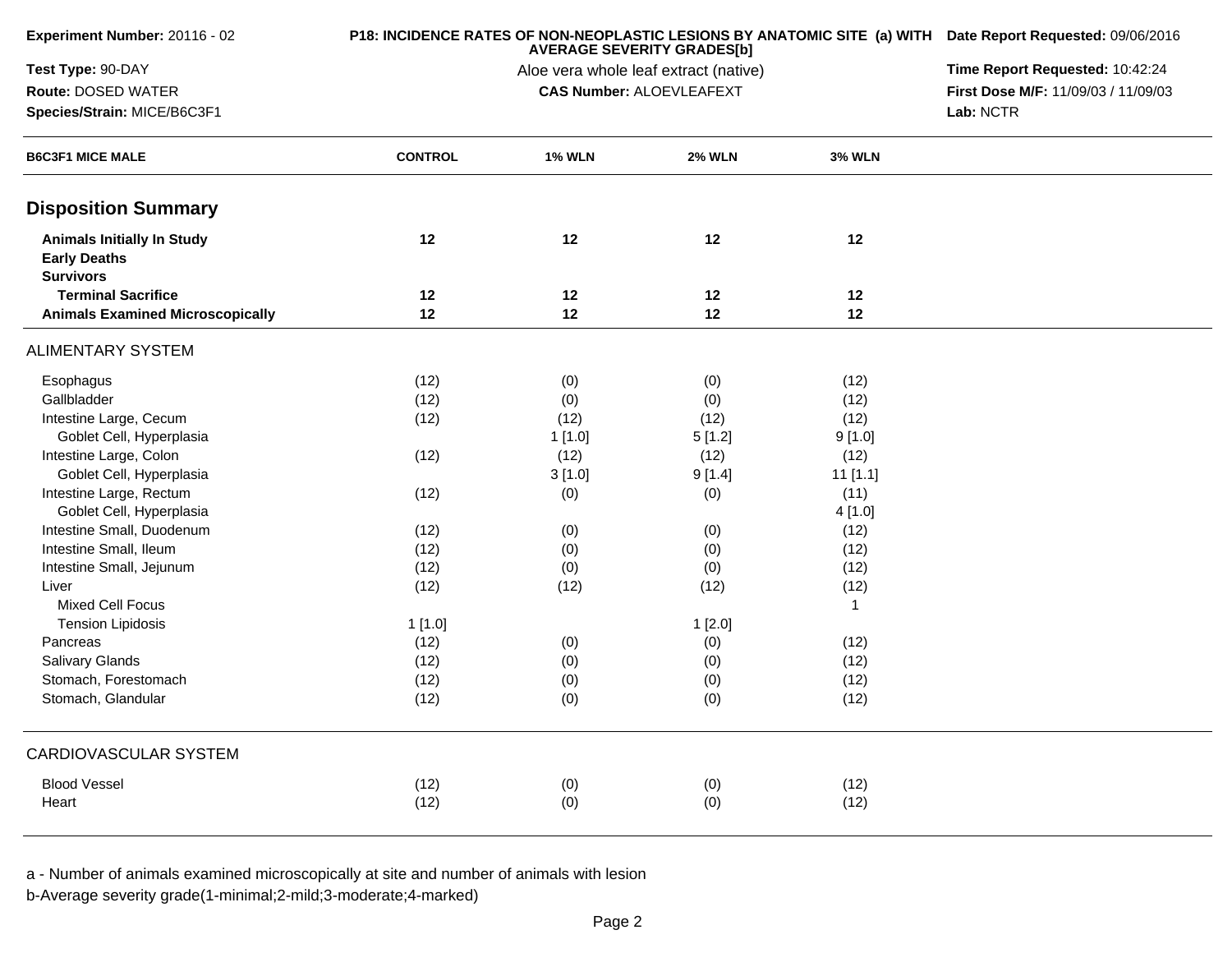| Experiment Number: 20116 - 02            |                | P18: INCIDENCE RATES OF NON-NEOPLASTIC LESIONS BY ANATOMIC SITE (a) WITH Date Report Requested: 09/06/2016<br>Time Report Requested: 10:42:24 |                                 |               |                                     |
|------------------------------------------|----------------|-----------------------------------------------------------------------------------------------------------------------------------------------|---------------------------------|---------------|-------------------------------------|
| Test Type: 90-DAY                        |                |                                                                                                                                               |                                 |               |                                     |
| <b>Route: DOSED WATER</b>                |                |                                                                                                                                               | <b>CAS Number: ALOEVLEAFEXT</b> |               | First Dose M/F: 11/09/03 / 11/09/03 |
| Species/Strain: MICE/B6C3F1              |                |                                                                                                                                               |                                 |               | Lab: NCTR                           |
| <b>B6C3F1 MICE MALE</b>                  | <b>CONTROL</b> | <b>1% WLN</b>                                                                                                                                 | <b>2% WLN</b>                   | <b>3% WLN</b> |                                     |
| <b>ENDOCRINE SYSTEM</b>                  |                |                                                                                                                                               |                                 |               |                                     |
| <b>Adrenal Cortex</b>                    | (12)           | (0)                                                                                                                                           | (0)                             | (12)          |                                     |
| <b>Accessory Adrenal Cortical Nodule</b> | $\mathbf{1}$   |                                                                                                                                               |                                 |               |                                     |
| Adrenal Medulla                          | (11)           | (0)                                                                                                                                           | (0)                             | (11)          |                                     |
| Islets, Pancreatic                       | (12)           | (0)                                                                                                                                           | (0)                             | (12)          |                                     |
| Parathyroid Gland                        | (10)           | (0)                                                                                                                                           | (0)                             | (11)          |                                     |
| <b>Pituitary Gland</b>                   | (12)           | (0)                                                                                                                                           | (0)                             | (12)          |                                     |
| <b>Thyroid Gland</b>                     | (12)           | (0)                                                                                                                                           | (0)                             | (12)          |                                     |
| <b>GENERAL BODY SYSTEM</b>               |                |                                                                                                                                               |                                 |               |                                     |
| None                                     |                |                                                                                                                                               |                                 |               |                                     |
| <b>GENITAL SYSTEM</b>                    |                |                                                                                                                                               |                                 |               |                                     |
| Epididymis                               | (12)           | (0)                                                                                                                                           | (0)                             | (12)          |                                     |
| <b>Preputial Gland</b>                   | (12)           | (4)                                                                                                                                           | (6)                             | (12)          |                                     |
| Duct, Dilatation                         | 7[3.0]         | 4[2.3]                                                                                                                                        | 6[2.8]                          |               |                                     |
| Prostate                                 | (12)           | (0)                                                                                                                                           | (0)                             | (12)          |                                     |
| <b>Seminal Vesicle</b>                   | (12)           | (0)                                                                                                                                           | (0)                             | (12)          |                                     |
| <b>Testes</b>                            | (12)           | (0)                                                                                                                                           | (0)                             | (12)          |                                     |
| <b>HEMATOPOIETIC SYSTEM</b>              |                |                                                                                                                                               |                                 |               |                                     |
| <b>Bone Marrow</b>                       | (12)           | (0)                                                                                                                                           | (0)                             | (12)          |                                     |
| Lymph Node, Mandibular                   | (12)           | (0)                                                                                                                                           | (0)                             | (12)          |                                     |
| Lymph Node, Mesenteric                   | (12)           | (0)                                                                                                                                           | (0)                             | (12)          |                                     |
| Hyperplasia, Lymphoid                    | 4[2.0]         |                                                                                                                                               |                                 | 7[2.0]        |                                     |
| Spleen                                   | (12)           | (12)                                                                                                                                          | (12)                            | (12)          |                                     |
| Hematopoietic Cell Proliferation         | 4[1.5]         | 2[2.0]                                                                                                                                        | 2[2.5]                          | 4[1.5]        |                                     |
| Hyperplasia, Lymphoid                    |                | 1[2.0]                                                                                                                                        | 1[2.0]                          |               |                                     |
| Thymus                                   | (12)           | (0)                                                                                                                                           | (0)                             | (12)          |                                     |
|                                          |                |                                                                                                                                               |                                 |               |                                     |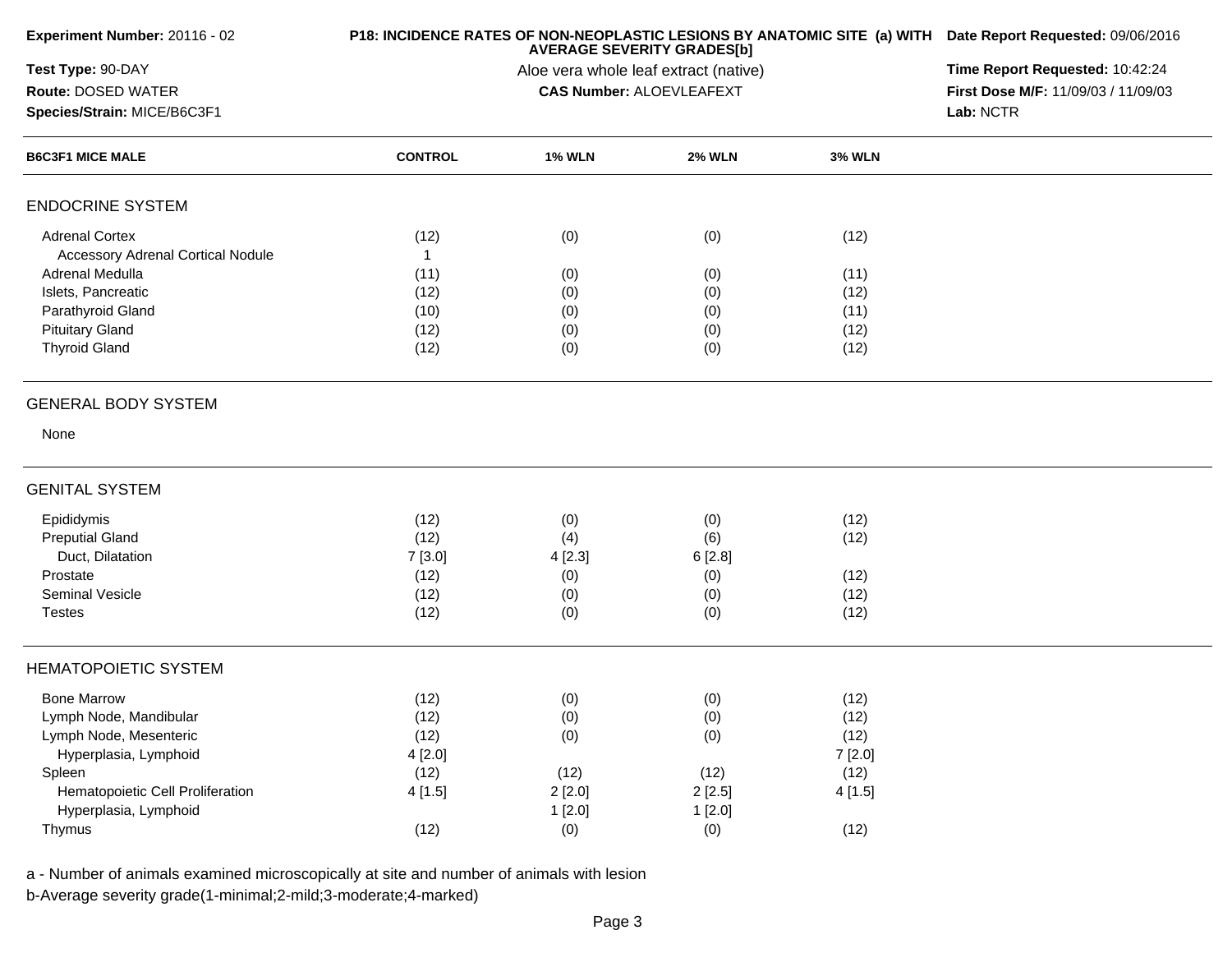| Experiment Number: 20116 - 02                |                | P18: INCIDENCE RATES OF NON-NEOPLASTIC LESIONS BY ANATOMIC SITE (a) WITH Date Report Requested: 09/06/2016<br><b>AVERAGE SEVERITY GRADES[b]</b><br>Aloe vera whole leaf extract (native) |                                 |               |                                     |  |
|----------------------------------------------|----------------|------------------------------------------------------------------------------------------------------------------------------------------------------------------------------------------|---------------------------------|---------------|-------------------------------------|--|
| Test Type: 90-DAY                            |                |                                                                                                                                                                                          |                                 |               |                                     |  |
| Route: DOSED WATER                           |                |                                                                                                                                                                                          | <b>CAS Number: ALOEVLEAFEXT</b> |               | First Dose M/F: 11/09/03 / 11/09/03 |  |
| Species/Strain: MICE/B6C3F1                  |                |                                                                                                                                                                                          |                                 |               | Lab: NCTR                           |  |
| <b>B6C3F1 MICE MALE</b>                      | <b>CONTROL</b> | <b>1% WLN</b>                                                                                                                                                                            | <b>2% WLN</b>                   | <b>3% WLN</b> |                                     |  |
| <b>INTEGUMENTARY SYSTEM</b>                  |                |                                                                                                                                                                                          |                                 |               |                                     |  |
| Skin<br>Epidermis, Inflammation, Suppurative | (12)<br>1[1.0] | (0)                                                                                                                                                                                      | (0)                             | (12)          |                                     |  |
| MUSCULOSKELETAL SYSTEM                       |                |                                                                                                                                                                                          |                                 |               |                                     |  |
| Bone, Femur                                  | (12)           | (0)                                                                                                                                                                                      | (0)                             | (12)          |                                     |  |
| NERVOUS SYSTEM                               |                |                                                                                                                                                                                          |                                 |               |                                     |  |
| Brain, Brain Stem                            | (12)           | (0)                                                                                                                                                                                      | (0)                             | (12)          |                                     |  |
| Brain, Cerebellum                            | (12)           | (0)                                                                                                                                                                                      | (0)                             | (12)          |                                     |  |
| Brain, Cerebrum                              | (12)           | (0)                                                                                                                                                                                      | (0)                             | (12)          |                                     |  |
| <b>RESPIRATORY SYSTEM</b>                    |                |                                                                                                                                                                                          |                                 |               |                                     |  |
| Lung                                         | (12)           | (0)                                                                                                                                                                                      | (0)                             | (12)          |                                     |  |
| Nose                                         | (12)           | (0)                                                                                                                                                                                      | (0)                             | (12)          |                                     |  |
| Trachea                                      | (12)           | (0)                                                                                                                                                                                      | (0)                             | (12)          |                                     |  |
| SPECIAL SENSES SYSTEM                        |                |                                                                                                                                                                                          |                                 |               |                                     |  |
| Eye                                          | (12)           | (0)                                                                                                                                                                                      | (0)                             | (12)          |                                     |  |
| Harderian Gland                              | (12)           | (0)                                                                                                                                                                                      | (0)                             | (12)          |                                     |  |
| <b>URINARY SYSTEM</b>                        |                |                                                                                                                                                                                          |                                 |               |                                     |  |
| Kidney                                       | (12)           | (12)                                                                                                                                                                                     | (12)                            | (12)          |                                     |  |
| Infiltration Cellular, Lymphoid              |                | 1[1.0]                                                                                                                                                                                   | 1[1.0]                          |               |                                     |  |
| <b>Urinary Bladder</b>                       | (12)           | (0)                                                                                                                                                                                      | (0)                             | (12)          |                                     |  |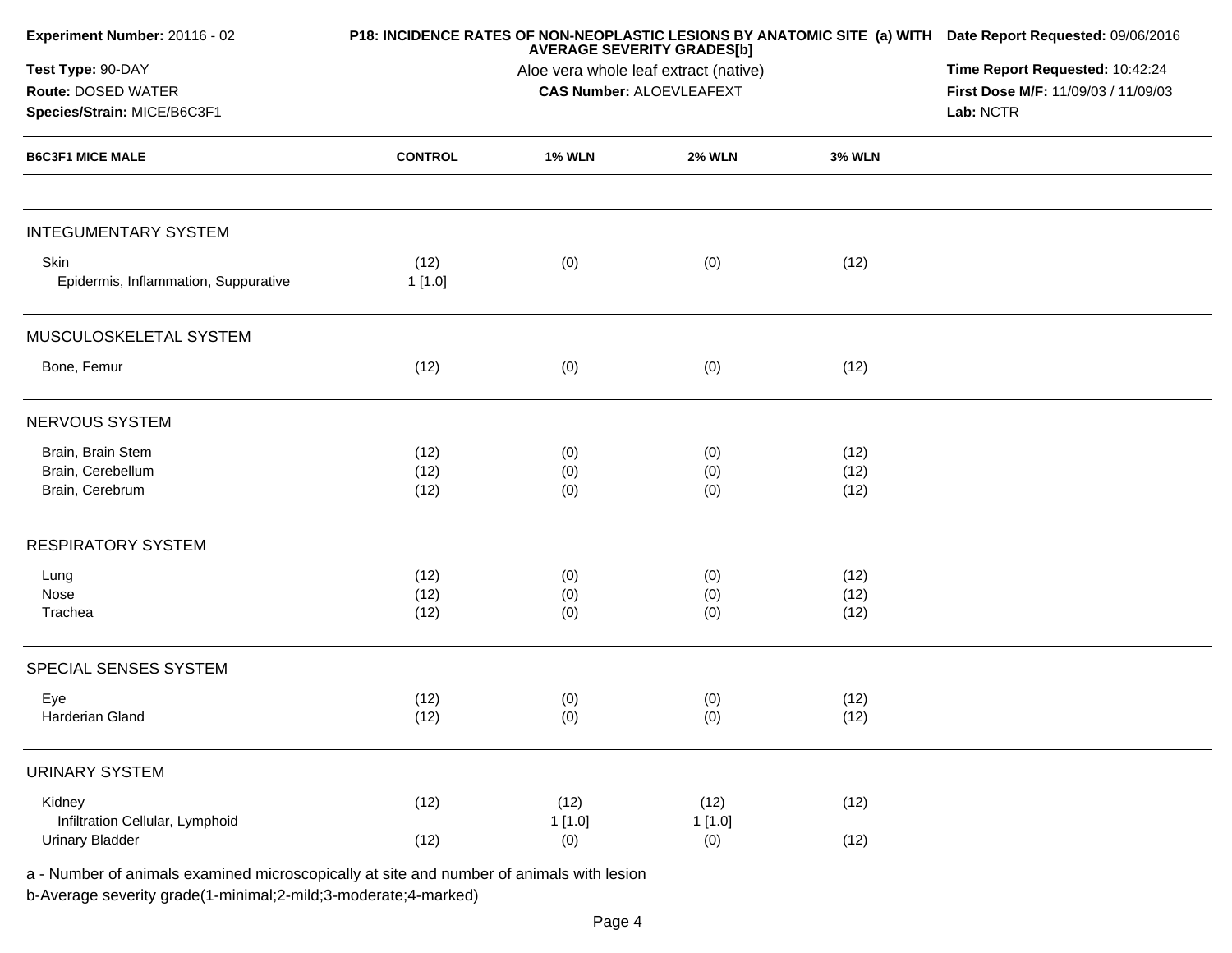| Experiment Number: 20116 - 02                                                 | P18: INCIDENCE RATES OF NON-NEOPLASTIC LESIONS BY ANATOMIC SITE (a) WITH<br>Date Report Requested: 09/06/2016 |                                                                                            |               |               |  |
|-------------------------------------------------------------------------------|---------------------------------------------------------------------------------------------------------------|--------------------------------------------------------------------------------------------|---------------|---------------|--|
| Test Type: 90-DAY<br><b>Route: DOSED WATER</b><br>Species/Strain: MICE/B6C3F1 |                                                                                                               | Time Report Requested: 10:42:24<br><b>First Dose M/F: 11/09/03 / 11/09/03</b><br>Lab: NCTR |               |               |  |
| <b>B6C3F1 MICE MALE</b>                                                       | <b>CONTROL</b>                                                                                                | <b>1% WLN</b>                                                                              | <b>2% WLN</b> | <b>3% WLN</b> |  |
| <b>Dilatation</b>                                                             | 2[4.0]                                                                                                        |                                                                                            |               | 2[4.0]        |  |
|                                                                               |                                                                                                               |                                                                                            |               |               |  |

\*\*\* END OF MALE \*\*\*

a - Number of animals examined microscopically at site and number of animals with lesionb-Average severity grade(1-minimal;2-mild;3-moderate;4-marked)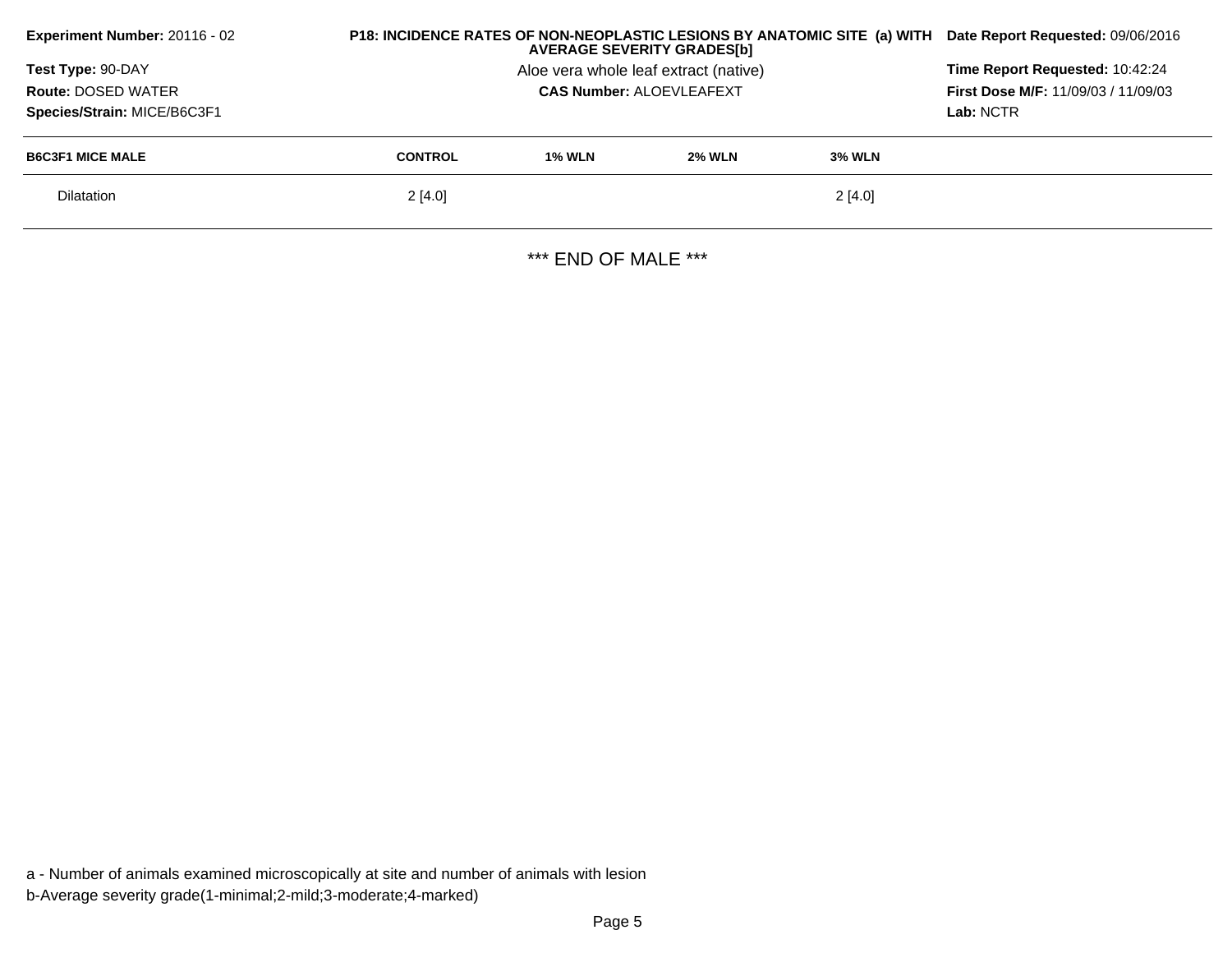| Experiment Number: 20116 - 02                                                |                | P18: INCIDENCE RATES OF NON-NEOPLASTIC LESIONS BY ANATOMIC SITE (a) WITH Date Report Requested: 09/06/2016<br><b>AVERAGE SEVERITY GRADES[b]</b> |                                 |               |                                     |  |
|------------------------------------------------------------------------------|----------------|-------------------------------------------------------------------------------------------------------------------------------------------------|---------------------------------|---------------|-------------------------------------|--|
| Test Type: 90-DAY                                                            |                | Aloe vera whole leaf extract (native)                                                                                                           | Time Report Requested: 10:42:24 |               |                                     |  |
| Route: DOSED WATER                                                           |                |                                                                                                                                                 | <b>CAS Number: ALOEVLEAFEXT</b> |               | First Dose M/F: 11/09/03 / 11/09/03 |  |
| Species/Strain: MICE/B6C3F1                                                  |                |                                                                                                                                                 |                                 | Lab: NCTR     |                                     |  |
| <b>B6C3F1 MICE FEMALE</b>                                                    | <b>CONTROL</b> | <b>1% WLN</b>                                                                                                                                   | <b>2% WLN</b>                   | <b>3% WLN</b> |                                     |  |
| <b>Disposition Summary</b>                                                   |                |                                                                                                                                                 |                                 |               |                                     |  |
| <b>Animals Initially In Study</b><br><b>Early Deaths</b><br><b>Survivors</b> | 12             | 12                                                                                                                                              | 12                              | 12            |                                     |  |
| <b>Terminal Sacrifice</b>                                                    | 12             | 12                                                                                                                                              | 12                              | 12            |                                     |  |
| <b>Animals Examined Microscopically</b>                                      | 12             | 12                                                                                                                                              | 11                              | 12            |                                     |  |
| <b>ALIMENTARY SYSTEM</b>                                                     |                |                                                                                                                                                 |                                 |               |                                     |  |
| Esophagus                                                                    | (12)           | (0)                                                                                                                                             | (0)                             | (12)          |                                     |  |
| Gallbladder                                                                  | (11)           | (0)                                                                                                                                             | (0)                             | (12)          |                                     |  |
| Intestine Large, Cecum                                                       | (12)           | (12)                                                                                                                                            | (11)                            | (12)          |                                     |  |
| Goblet Cell, Hyperplasia                                                     |                |                                                                                                                                                 |                                 | 1[1.0]        |                                     |  |
| Intestine Large, Colon                                                       | (12)           | (12)                                                                                                                                            | (11)                            | (12)          |                                     |  |
| Goblet Cell, Hyperplasia                                                     |                |                                                                                                                                                 | 4[1.0]                          | 7[1.1]        |                                     |  |
| Intestine Large, Rectum                                                      | (12)           | (0)                                                                                                                                             | (0)                             | (11)          |                                     |  |
| Goblet Cell, Hyperplasia                                                     |                |                                                                                                                                                 |                                 | 5[1.0]        |                                     |  |
| Intestine Small, Duodenum                                                    | (12)           | (0)                                                                                                                                             | (0)                             | (12)          |                                     |  |
| Intestine Small, Ileum                                                       | (12)           | (0)                                                                                                                                             | (0)                             | (12)          |                                     |  |
| Intestine Small, Jejunum                                                     | (12)           | (0)                                                                                                                                             | (0)                             | (12)          |                                     |  |
| Liver                                                                        | (12)           | (12)                                                                                                                                            | (11)                            | (12)          |                                     |  |
| <b>Tension Lipidosis</b>                                                     |                |                                                                                                                                                 | 1[1.0]                          |               |                                     |  |
| Pancreas                                                                     | (12)           | (0)                                                                                                                                             | (0)                             | (12)          |                                     |  |
| <b>Salivary Glands</b>                                                       | (12)           | (0)                                                                                                                                             | (0)                             | (12)          |                                     |  |
| Infiltration Cellular, Lymphoid                                              | 1[2.0]         |                                                                                                                                                 |                                 |               |                                     |  |
| Stomach, Forestomach                                                         | (12)           | (0)                                                                                                                                             | (0)                             | (12)          |                                     |  |
| Stomach, Glandular                                                           | (11)           | (0)                                                                                                                                             | (0)                             | (12)          |                                     |  |
| CARDIOVASCULAR SYSTEM                                                        |                |                                                                                                                                                 |                                 |               |                                     |  |
| <b>Blood Vessel</b>                                                          | (12)           | (0)                                                                                                                                             | (0)                             | (12)          |                                     |  |
| Heart                                                                        | (12)           | (0)                                                                                                                                             | (0)                             | (12)          |                                     |  |
|                                                                              |                |                                                                                                                                                 |                                 |               |                                     |  |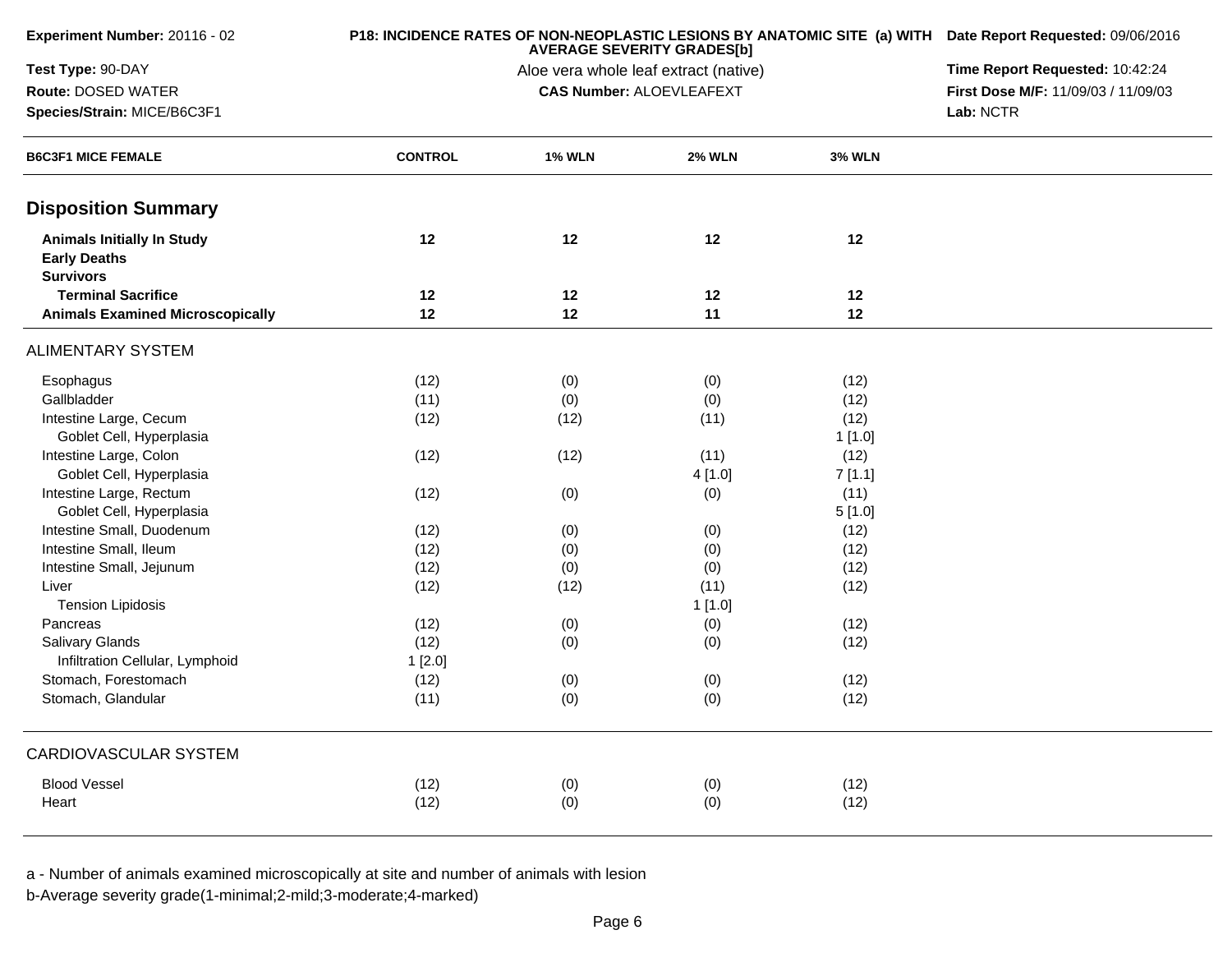| Experiment Number: 20116 - 02    |                | P18: INCIDENCE RATES OF NON-NEOPLASTIC LESIONS BY ANATOMIC SITE (a) WITH Date Report Requested: 09/06/2016<br><b>AVERAGE SEVERITY GRADES[b]</b> |                                 |               |                                     |  |
|----------------------------------|----------------|-------------------------------------------------------------------------------------------------------------------------------------------------|---------------------------------|---------------|-------------------------------------|--|
| Test Type: 90-DAY                |                | Time Report Requested: 10:42:24                                                                                                                 |                                 |               |                                     |  |
| Route: DOSED WATER               |                |                                                                                                                                                 | <b>CAS Number: ALOEVLEAFEXT</b> |               | First Dose M/F: 11/09/03 / 11/09/03 |  |
| Species/Strain: MICE/B6C3F1      |                |                                                                                                                                                 |                                 |               | Lab: NCTR                           |  |
| <b>B6C3F1 MICE FEMALE</b>        | <b>CONTROL</b> | <b>1% WLN</b>                                                                                                                                   | <b>2% WLN</b>                   | <b>3% WLN</b> |                                     |  |
| <b>ENDOCRINE SYSTEM</b>          |                |                                                                                                                                                 |                                 |               |                                     |  |
| <b>Adrenal Cortex</b>            | (12)           | (1)                                                                                                                                             | (0)                             | (12)          |                                     |  |
| Adrenal Medulla                  | (11)           | (0)                                                                                                                                             | (0)                             | (11)          |                                     |  |
| Islets, Pancreatic               | (12)           | (0)                                                                                                                                             | (0)                             | (12)          |                                     |  |
| Parathyroid Gland                | (10)           | (0)                                                                                                                                             | (0)                             | (10)          |                                     |  |
| <b>Pituitary Gland</b>           | (12)           | (0)                                                                                                                                             | (0)                             | (11)          |                                     |  |
| <b>Thyroid Gland</b>             | (12)           | (0)                                                                                                                                             | (0)                             | (11)          |                                     |  |
| <b>GENERAL BODY SYSTEM</b>       |                |                                                                                                                                                 |                                 |               |                                     |  |
| None                             |                |                                                                                                                                                 |                                 |               |                                     |  |
| <b>GENITAL SYSTEM</b>            |                |                                                                                                                                                 |                                 |               |                                     |  |
| <b>Clitoral Gland</b>            | (10)           | (0)                                                                                                                                             | (0)                             | (12)          |                                     |  |
| Ovary                            | (12)           | (0)                                                                                                                                             | (1)                             | (12)          |                                     |  |
| Cyst                             |                |                                                                                                                                                 | 1[2.0]                          |               |                                     |  |
| <b>Uterus</b>                    | (12)           | (0)                                                                                                                                             | (0)                             | (12)          |                                     |  |
| <b>HEMATOPOIETIC SYSTEM</b>      |                |                                                                                                                                                 |                                 |               |                                     |  |
| <b>Bone Marrow</b>               | (12)           | (0)                                                                                                                                             | (0)                             | (12)          |                                     |  |
| Lymph Node, Mandibular           | (12)           | (0)                                                                                                                                             | (0)                             | (12)          |                                     |  |
| Hyperplasia, Lymphoid            | 1[2.0]         |                                                                                                                                                 |                                 |               |                                     |  |
| Lymph Node, Mesenteric           | (12)           | (0)                                                                                                                                             | (0)                             | (12)          |                                     |  |
| Hyperplasia, Lymphoid            |                |                                                                                                                                                 |                                 | 2[1.5]        |                                     |  |
| Spleen                           | (12)           | (12)                                                                                                                                            | (11)                            | (12)          |                                     |  |
| Hematopoietic Cell Proliferation | 3[1.7]         | 3[1.7]                                                                                                                                          | 3[1.7]                          | 1[2.0]        |                                     |  |
| Hyperplasia, Lymphoid            | 2[1.0]         | 1[2.0]                                                                                                                                          |                                 |               |                                     |  |
| Thymus                           | (12)           | (0)                                                                                                                                             | (0)                             | (11)          |                                     |  |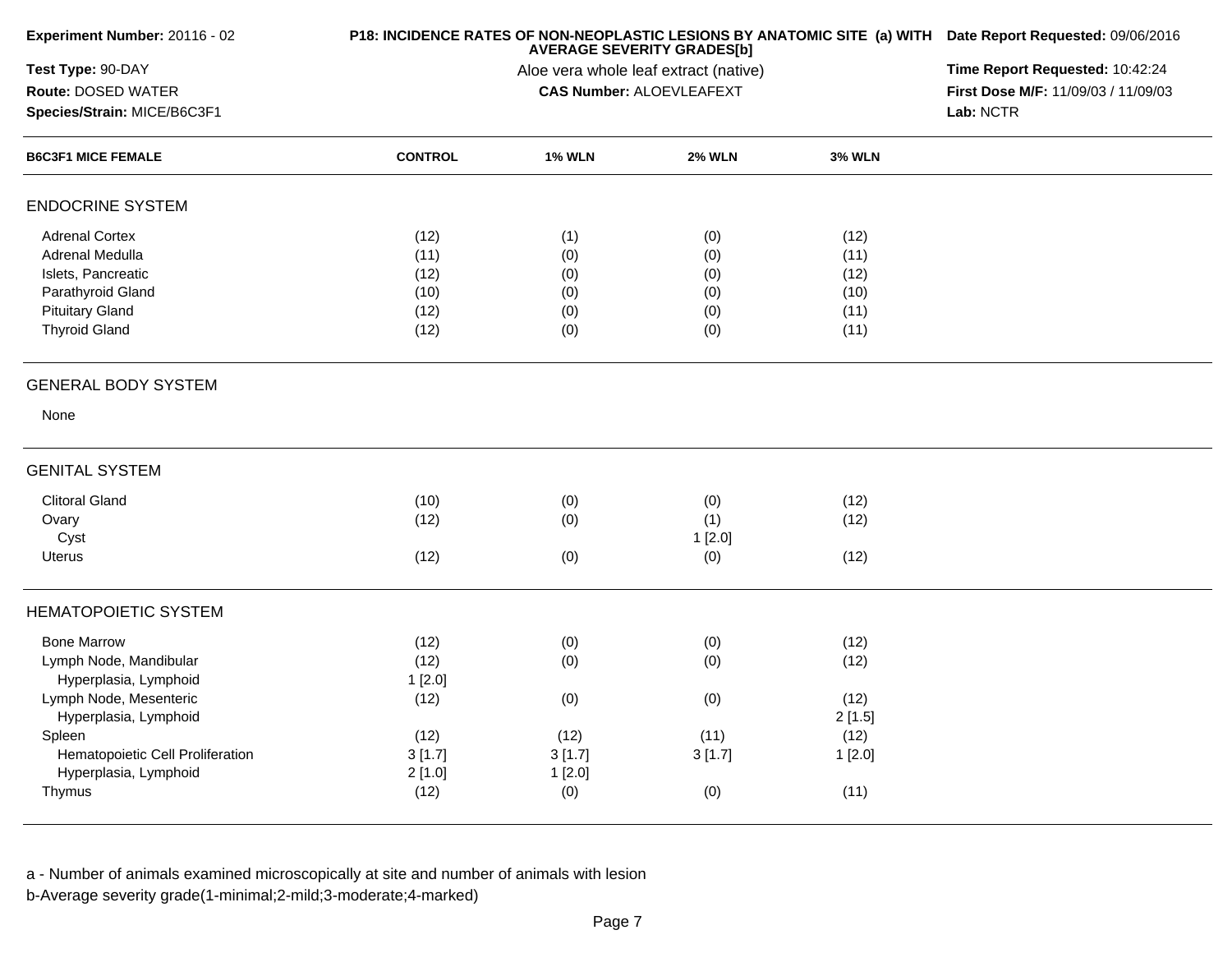| Experiment Number: 20116 - 02   |                | P18: INCIDENCE RATES OF NON-NEOPLASTIC LESIONS BY ANATOMIC SITE (a) WITH Date Report Requested: 09/06/2016<br><b>AVERAGE SEVERITY GRADES[b]</b> |                                 |               |                                     |  |  |
|---------------------------------|----------------|-------------------------------------------------------------------------------------------------------------------------------------------------|---------------------------------|---------------|-------------------------------------|--|--|
| Test Type: 90-DAY               |                | Time Report Requested: 10:42:24                                                                                                                 |                                 |               |                                     |  |  |
| Route: DOSED WATER              |                |                                                                                                                                                 | <b>CAS Number: ALOEVLEAFEXT</b> |               | First Dose M/F: 11/09/03 / 11/09/03 |  |  |
| Species/Strain: MICE/B6C3F1     |                |                                                                                                                                                 |                                 |               | Lab: NCTR                           |  |  |
| <b>B6C3F1 MICE FEMALE</b>       | <b>CONTROL</b> | <b>1% WLN</b>                                                                                                                                   | <b>2% WLN</b>                   | <b>3% WLN</b> |                                     |  |  |
| <b>INTEGUMENTARY SYSTEM</b>     |                |                                                                                                                                                 |                                 |               |                                     |  |  |
| <b>Mammary Gland</b>            | (12)           | (0)                                                                                                                                             | (0)                             | (12)          |                                     |  |  |
| Skin                            | (12)           | (0)                                                                                                                                             | (0)                             | (12)          |                                     |  |  |
| MUSCULOSKELETAL SYSTEM          |                |                                                                                                                                                 |                                 |               |                                     |  |  |
| Bone, Femur                     | (12)           | (0)                                                                                                                                             | (0)                             | (12)          |                                     |  |  |
| NERVOUS SYSTEM                  |                |                                                                                                                                                 |                                 |               |                                     |  |  |
| Brain, Brain Stem               | (12)           | (0)                                                                                                                                             | (0)                             | (12)          |                                     |  |  |
| Brain, Cerebellum               | (12)           | (0)                                                                                                                                             | (0)                             | (12)          |                                     |  |  |
| Brain, Cerebrum                 | (12)           | (0)                                                                                                                                             | (0)                             | (12)          |                                     |  |  |
| <b>RESPIRATORY SYSTEM</b>       |                |                                                                                                                                                 |                                 |               |                                     |  |  |
| Lung                            | (12)           | (0)                                                                                                                                             | (0)                             | (12)          |                                     |  |  |
| Nose                            | (12)           | (0)                                                                                                                                             | (0)                             | (12)          |                                     |  |  |
| Trachea                         | (12)           | (0)                                                                                                                                             | (0)                             | (12)          |                                     |  |  |
| SPECIAL SENSES SYSTEM           |                |                                                                                                                                                 |                                 |               |                                     |  |  |
| Eye                             | (12)           | (0)                                                                                                                                             | (0)                             | (12)          |                                     |  |  |
| Harderian Gland                 | (12)           | (0)                                                                                                                                             | (0)                             | (12)          |                                     |  |  |
| <b>URINARY SYSTEM</b>           |                |                                                                                                                                                 |                                 |               |                                     |  |  |
| Kidney                          | (12)           | (12)                                                                                                                                            | (11)                            | (12)          |                                     |  |  |
| Infiltration Cellular, Lymphoid | 1[1.0]         | 2[1.0]                                                                                                                                          | 1[1.0]                          |               |                                     |  |  |
| <b>Urinary Bladder</b>          | (12)           | (0)                                                                                                                                             | (0)                             | (12)          |                                     |  |  |